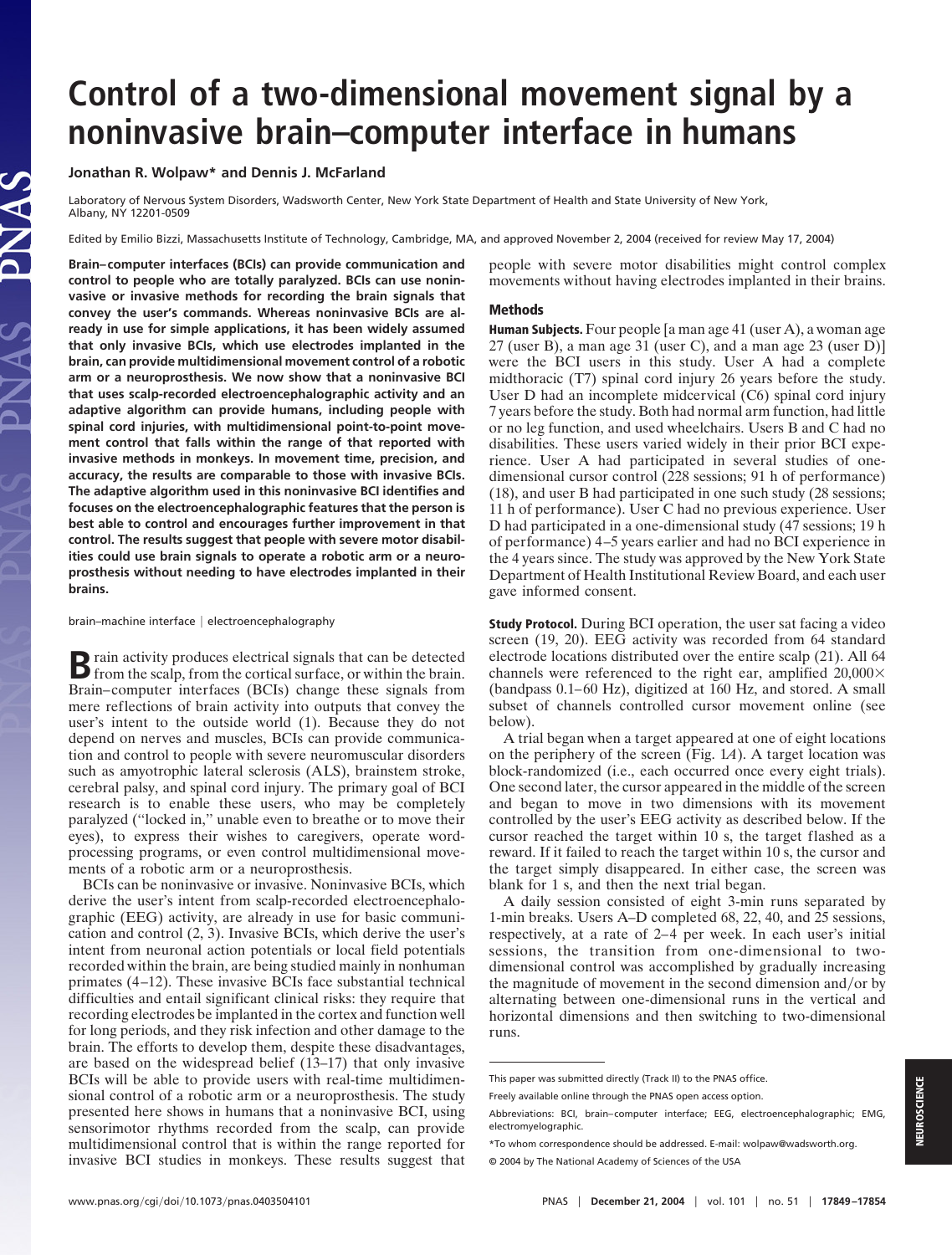

**Fig. 1.** The protocol and the EEG control it achieves. (*A*) Protocol. The screen at *Left* shows the eight possible target locations. The other screens show the sequence of events in one trial. 1, a target appears; 2, 1 s later the cursor appears and moves in two dimensions controlled by the user's EEG activity as described in *Methods*; 3, the cursor reaches the target; 4, the target flashes for 1 s; 5, the screen is blank for 1 s and then the next trial begins. (Step 2 lasts up to 10 s. If the cursor does not reach the target in this time, the trial jumps to step 5.) (*B*) Topographical and spectral properties of user A's EEG control. In this user, vertical movement was controlled by a 24-Hz beta rhythm and horizontal movement by a 12-Hz mu rhythm. (*Top*) Scalp topographies (nose at top) of the correlations of the 24-Hz and 12-Hz rhythms with vertical and horizontal target levels, respectively. The sites of the left- and right-side scalp electrodes [locations C3 and C4 over sensorimotor cortex (21)] that controlled the cursor are marked. Vertical correlation is greater on the left side, whereas horizontal correlation is greater on the right side. The topographies are for *R* rather than  $R^2$  to show the opposite (i.e., positive and negative, respectively) correlations of right and left sides with horizontal target level. (*Middle*) Voltage spectra (i.e., the weighted combinations of right-side and left-side spectra) from which were derived the vertical and horizontal variables and their corresponding *R*<sup>2</sup> spectra. Voltage spectra are shown for the four vertical target levels [targets 1 and 2 (solid), 3 and 8 (long dash), 4 and 7 (short dash), and 5 and 6 (dotted)] and for the four horizontal target levels [targets 3 and 4 (solid), 2 and 5 (long dash), 1 and 6 (short dash), and 7 and 8 (dotted)], respectively. For the  $R^2$  spectra, the arrows point to the frequency bands used for the vertical and horizontal variables, respectively. (*Bottom*) Samples of EEG activity from single trials. On the *Left* are traces from electrode C3 (i.e., the major contributor to the vertical variable) for trials in which the target was at the top (target 1 in Fig. 1*A*) or bottom (target 6) screen edge. On the *Right* are traces from electrode C4 (the major contributor to the horizontal variable) for trials in which the target was at the right (target 3) or left (target 8) edge. They illustrate the sensorimotor rhythm control that enabled the user to move the cursor to the target.

**Control of Cursor Movement.** Each dimension of cursor movement (Fig. 1*A*, screen 2) was controlled by a linear equation in which the independent variable was a weighted combination of the amplitudes in a mu  $(8-12 \text{ Hz})$  or beta  $(18-26 \text{ Hz})$  rhythm frequency band over the right and left sensorimotor cortices. The weights in this variable were updated after each trial by an adaptive algorithm to optimize the translation of the user's EEG control into cursor control.

During the cursor movement period, the cursor moved every 50 ms and was controlled as follows. The last 400 ms of spatially filtered EEG activity [large Laplacian filter (22) from two locations over sensorimotor cortex (C4 on the right and C3 on the left) (21)] underwent autoregressive frequency analysis (23) to determine the amplitudes in specific mu-rhythm and betarhythm frequency bands. The selection of mu- and/or betarhythm bands was based on the characteristics of each user's previously developed one-dimensional control; the form of their combination was based on initial studies of two-dimensional control  $(1, 18, 24)$ . To determine vertical cursor movement  $(M_V)$ , one right-side amplitude  $(R_V)$  and one left-side amplitude  $(L_V)$ were each multiplied by a weight ( $w_{\text{RV}}$  and  $w_{\text{LV}}$ , respectively), and the results were added to give the ''vertical variable,'' the independent variable in a linear equation that specified a vertical cursor movement in pixels:

$$
M_V = a_V (w_{RV} R_V + w_{LV} L_V + b_V).
$$
 [1]

To determine horizontal cursor movement  $(M<sub>H</sub>)$ , one right-side amplitude  $(R<sub>H</sub>)$  and one left-side amplitude  $(L<sub>H</sub>)$  were each multiplied by a weight ( $w_{RH}$  and  $w_{LH}$ , respectively), and the results were added to give the ''horizontal variable,'' the independent variable in a second linear equation that specified a horizontal cursor movement in pixels:

$$
M_H = a_H(w_{RH}R_H + w_{LH}L_H + b_H).
$$
 [2]

The terms  $a_V$ ,  $a_H$ ,  $b_V$ , and  $b_H$  in these equations were controlled online as described in refs. 19 and 25. Positive and negative values of  $M_V$  moved the cursor up and down, respectively. Positive and negative values of  $M_H$  moved it right and left, respectively.

Throughout data collection, full topographical and spectral analyses (19, 26) (e.g., Fig. 1*B*) showed that the users' cursor control was due to actual sensorimotor rhythm control rather than to non-EEG artifacts.

**The Adaptive Algorithm.** Initially, the Eq. **1** weights were both  $+1.0$ , and the Eq. 2 weights were  $+1.0$  and  $-1.0$ . Thus, vertical movement was initially controlled by the sum of  $R_V$  and  $L_V$ , and horizontal movement was controlled by the difference between  $R<sub>H</sub>$  and  $L<sub>H</sub>$ , as in an earlier study (24). From then on, after each trial, the weights were automatically adapted on the basis of past trials to optimize, for subsequent trials, the translation of the user's EEG control into cursor movement control. For this adaptation, each of the eight possible target locations was first expressed as one of the four possible vertical levels and one of the four possible horizontal levels (Fig. 1*A*). Then, the leastmean-square (LMS) algorithm (27) was used to adjust the weights to minimize for past trials the difference between the actual target location and the target location predicted by Eqs. **1** and **2**. (That is, the LMS algorithm determined the weights for the linear functions that would have given the best results had they actually been used for past trials.) Thus, to the extent that the user's past EEG control predicted future EEG control, this adaptation optimized the online translation of EEG control into cursor control. Furthermore, it took advantage of, and thereby encouraged, improvements in the user's EEG control. For example, if the correlation with vertical target level increased for  $L_V$  and not for  $R_V$ , the magnitude of  $w_{LV}$  in Eq. 1 increased and the magnitude of  $w_{\text{RV}}$  decreased.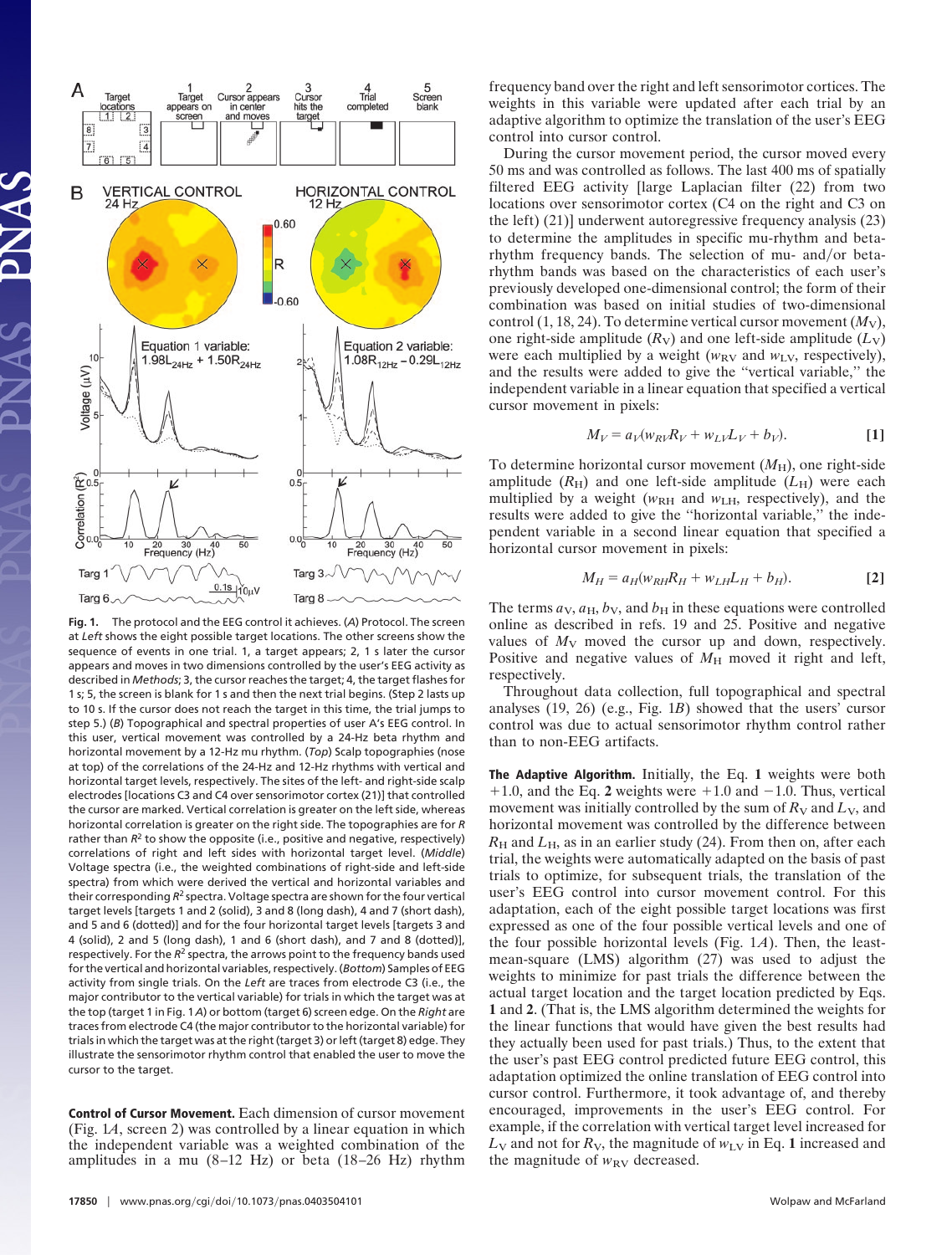**Table 1. Correlations of the vertical and horizontal variables with their appropriate and inappropriate dimensions of target location**

| Correlation                                      | $R^2$  |        |        |        |
|--------------------------------------------------|--------|--------|--------|--------|
|                                                  | User A | User B | User C | User D |
| Vertical variable with vertical target level     | 0.44   | 0.31   | 0.40   | 0.54   |
| Vertical variable with horizontal target level   | 0.00   | 0.00   | 0.01   | 0.01   |
| Horizontal variable with horizontal target level | 0.48   | 0.29   | 0.27   | 0.54   |
| Horizontal variable with vertical target level   | 0.00   | 0.00   | 0.01   | 0.01   |

**Ancillary Studies.** Additional sessions addressed two important ancillary issues: (*i*) users' ability to move the cursor to targets at novel locations and (*ii*) whether users used covert muscle contractions to control sensorimotor rhythms. To determine how well users could move the cursor to novel locations, targets were presented at 16 possible locations consisting of the original 8 (Fig. 1*A*) and 8 more that were on the periphery between the original 8 and did not overlap with them. Target location was block-randomized (i.e., each occurred once in 16 trials). We compared the average movement times to the original and novel locations.

To confirm previous evidence (28) that BCI users do not use limb muscle contractions to control sensorimotor rhythms, we recorded electromyographic (EMG) activity from forearm flexor and extensor muscle groups during a standard session. These muscle groups were selected because they are strongly represented in the areas of sensorimotor cortex over which EEG control was focused (e.g., Fig. 1*B*). EMG activity was recorded (amplification 5,000; filter 1–400 Hz) from two electrode pairs (each pair oriented longitudinally with a 2-cm interelectrode distance), one pair on the flexor and one pair on the extensor surface of the forearm midway between wrist and elbow. From these data, we calculated EMG activity (average amplitude of rectified signal as a percent of value for maximum voluntary contraction) during cursor movement for each direction of each dimension of target location and also calculated the correlations (measured as  $R^2$ ) between EMG activity and the vertical and horizontal levels of target location.

#### **Results**

For each user, performance gradually improved over the training sessions as he or she gradually gained better control over the rhythm amplitudes that controlled the cursor and as the adaptive algorithm gradually adjusted the weights so as to vest control of cursor movement in those amplitudes that the user was best able to control. As described in refs. 1, 18, and 24, users tended to employ motor imagery to control the cursor, particularly early in training. The data presented here are those of each user's final three sessions, comprising 742 trials for user A, 521 for user B, 528 for user C, and 717 for user D. From these data we assessed both EEG control and the cursor movement control that it provided. A video of this performance is Movie 1, which is published as supporting information on the PNAS web site.

We assessed EEG control by spectral and topographical analysis of the correlations (measured as  $R^2$ ) (18, 24, 29) between target location and the average values for the trial of the vertical and horizontal variables (Eqs. **1** and **2**), respectively. For each user, each variable correlated strongly with its own dimension of target location and did not correlate with the other variable's dimension (Table 1). Thus, each user developed two independent control signals: one for vertical movement and one for horizontal movement.

To assess further the independence of the vertical and horizontal variables, we evaluated the individual movements, which occurred every 50 ms, to determine whether a vertical (or horizontal) movement that was correct (i.e., toward the target)

affected the probability that the simultaneous horizontal (or vertical) movement was also correct. For each user, the probability that a correct movement in one dimension was accompanied by a correct movement in the other dimension was almost identical to the probability predicted by simply multiplying the fraction of all vertical movements that were correct by the fraction of all horizontal movements that were correct (i.e., 103%, 99%, 107%, and 104% of expected for users A–D, respectively). Thus, vertical and horizontal control did not appear to interfere with each other; users controlled movements in both dimensions simultaneously.

Fig. 1*B* shows the topographical and spectral properties of user A's control. Vertical movement was controlled by 24-Hz beta activity and horizontal movement by 12-Hz mu activity. At *Top* are scalp topographies (nose at top) of the correlations of the 24-Hz and 12-Hz rhythms with vertical and horizontal target levels, respectively. The sites of the left and right scalp electrodes (C3 and C4 over sensorimotor cortex) (21) that controlled the cursor are marked. [The topographies are for *R* rather than *R*<sup>2</sup> to show the opposite (i.e., positive and negative, respectively) correlations of right and left sides with horizontal target level.] In Fig. 1*B Middle*, for the four vertical and the four horizontal target levels, the voltage spectra are shown from which the vertical and horizontal variables (Eqs. **1** and **2**), respectively, were derived with their corresponding  $R^2$  spectra. The arrows point to the frequency bands used in these variables. The weights in the variables show that vertical movement was determined more by 24-Hz amplitude on the left, whereas horizontal movement was determined mainly by 12-Hz amplitude on the right. These weights are consistent with the relative magnitudes of the correlations seen in the topographies. In Fig. 1*B Bottom* are samples of EEG activity from electrodes that contributed to the vertical and horizontal variables for trials in which the target was at the top or bottom or at the right or left screen edge. They illustrate the strong sensorimotor rhythm control that the user employed to move the cursor to the target. Whereas mu and beta rhythms each changed with both dimensions of target location (e.g., Fig. 1*B* spectra and traces), the adaptive algorithm's focus on beta for vertical control and mu for horizontal control gave independent vertical and horizontal variables.

The EEG control summarized in Table 1 and illustrated in Fig. 1*B* gave each user effective cursor movement control. Users A–D reached the target within the 10 s allowed in 89%, 70%, 78%, and 92% of the trials, respectively, and their average movement times for these trials were 1.9, 3.9, 3.3, and 1.9 s, respectively. [Furthermore, the first of the eight possible target locations reached by the cursor correlated with the actual target location  $(P \leq$ 0.001 for each user), indicating that cursor movement was not random.] To evaluate the trajectories of cursor movement, we determined for each user the cursor's average path to each of the eight target locations and the timing of its movement along this path. Fig. 2 shows the results. User A moved most quickly along an axis from location 2 to location 6. He reached the other six locations by curved paths (convex upward) that took somewhat longer. His paths to locations 4 and 7 are particularly interesting: the cursor moved rapidly across the screen and then slowed as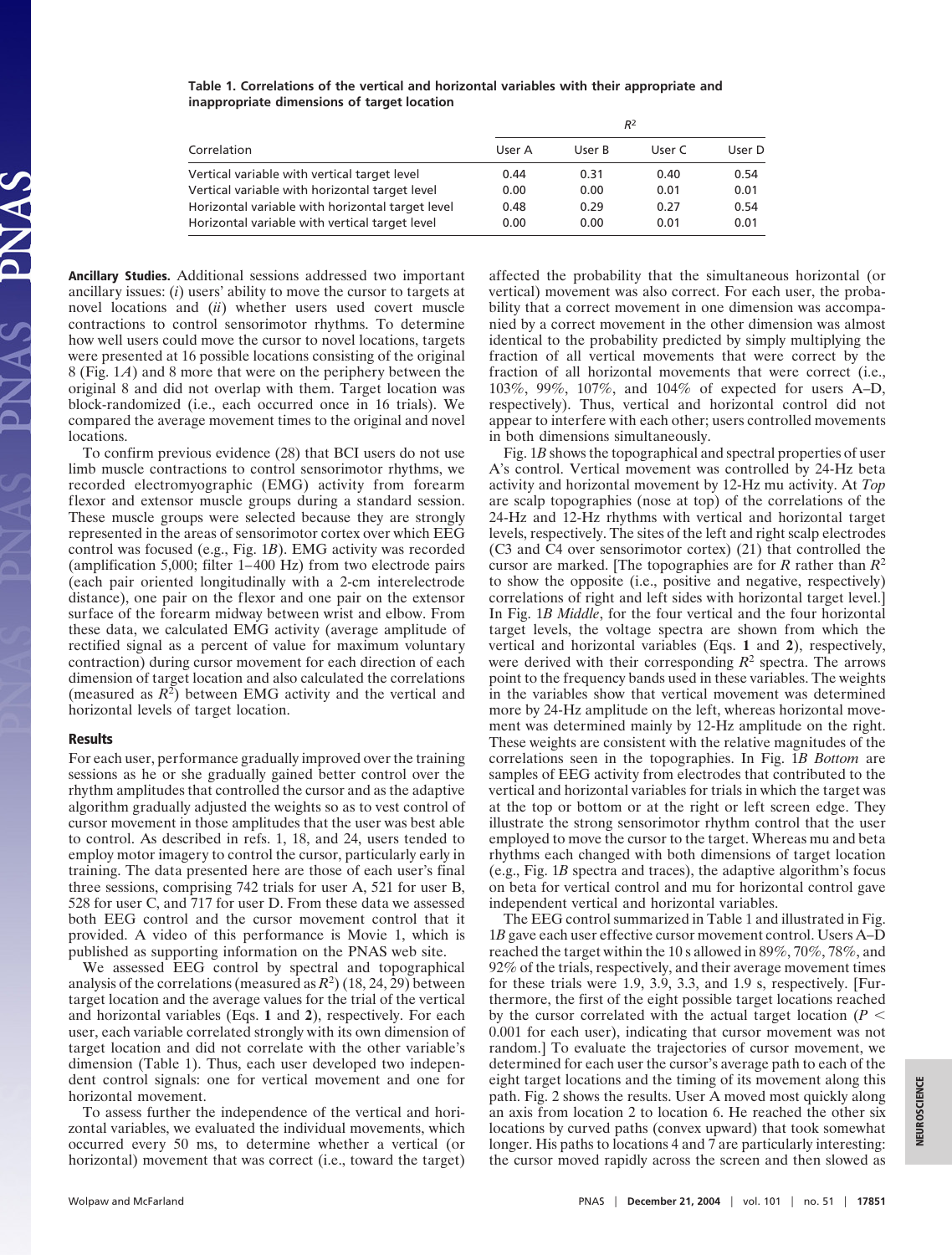

**Fig. 2.** Cursor trajectories. Each user's average cursor path to each target for all trials in which the cursor reached the target within 2 s for user A, 5 s for user B, 4 s for user C, and 2 s for user D (i.e., the fastest 53–75% of the user's target hits, so as to best reveal the movement path and timing). Each path is divided by crosses into tenths of the time taken to reach the target, and the average time is shown in the target. The circled numbers are the target locations as in Fig. 1*A*. A video of user A's real-time performance is shown in Movie 1.

it turned down to the target. He stated that he tried to go above these targets and then drop down on them. User B, who was less skilled, started in one of three directions (i.e., upper left, upper right, or lower left) and then diverged to the individual targets. User C showed more early precision than user B and less than user A. User D diverged in eight different directions quite early and then followed a straight or slightly curved path to each location.

Users A, C, and D each completed eight additional sessions in which targets appeared at 16 possible locations [8 original (Fig. 1*A*) and 8 novel]. In the first of these sessions, movement time averaged 10% more for the novel locations than for the original locations. For the next seven sessions, it averaged 5% more. For none of the users was this slight difference significant ( $P > 0.05$ ) for each user by *F* test).

In these same users, EMG activity was recorded from forearm flexor and extensor muscle groups. Fig. 3 summarizes (*A*) and illustrates  $(B)$  the data. EMG amplitude during cursor movement for each direction of each dimension of target location was low, usually averaging  $\langle 10\%$  of maximum voluntary contraction. Most important, for each muscle group of each user, the correlations between EMG amplitude and the vertical and horizontal levels of target location were extremely low (i.e., all  $R^2$  values were  $\leq 0.03$ ). Thus, the users' sensorimotor rhythmbased cursor control did not depend on covert contractions of muscle groups strongly represented in the areas of sensorimotor cortex producing the rhythms.

### **Discussion**

The results show that people can learn to use scalp-recorded EEG rhythms to control rapid and accurate movement of a cursor in two dimensions. Control develops gradually over training sessions as the user gradually acquires better EEG control and as the BCI system gradually focuses on those rhythm amplitudes that the user is best able to control. Thus, the two-dimensional movement control demonstrated in this study is a skill that the user and the system gradually master together. As cursor control improves, the motor imagery users employ early



**Fig. 3.** EMG activity during cursor control. (*A*) EMG amplitudes [in percent of maximum voluntary contraction (MVC)] during cursor movement for each direction (top or left, open bars; bottom or right, hatched bars) of each dimension (vertical or horizontal) of target location and its corresponding *R*<sup>2</sup> value (filled circle) for right and left forearm flexor (RF and LF) and extensor (RE and LE) muscle groups of users A, B, and D. EMG amplitudes are low, and (as the *R*<sup>2</sup> values show) EMG is not correlated with target direction in either dimension of target location. (*B*) Samples of right forearm extensor EMG activity from user D. The top trace shows a MVC. The other traces are from trials in which the target was at the top (Fig. 1*A*, target 1), bottom (target 6), right (target 3), or left (target 8) screen edge. As they illustrate, EMG activity during cursor control was very low and was not correlated with target location.

in training tends to become less important and performance becomes more automatic.

A user's previous one-dimensional experience, which as noted above was extensive for user A, limited for user B, absent for user C, and in the distant past for user D, appeared to have little impact on two-dimensional performance (Table 1 and Fig. 2). On the other hand, users A and D, who had spinal cord injuries, achieved substantially better performance than users B and C, who were not disabled. If future studies show this to be a consistent finding, it could reflect motivational differences and/or sensorimotor cortex plasticity associated with spinal cord injury (30).

**Comparisons with Previous Noninvasive Control.** The multidimensional control achieved here is particularly striking when compared with the weak phenomenon described in our first effort to achieve such control (24). Fig. 4 compares the 1994 study (24) and the present study in terms of their correlations (measured as *R*2) between the vertical and horizontal variables and the vertical and horizontal dimensions of target location. [The very brief description of a second early study by Kostov and Pollock (31) does not give sufficient information for inclusion in this comparison. It appears to describe a low level of control like that of our 1994 study (24).] For each control variable (i.e., horizontal or vertical), correlation with its dimension of target location is several times higher for the present study than for our early study. Furthermore, correlation with the other (i.e., the wrong) dimension, which for the vertical variable was substantial in the early study, is almost entirely absent in the present study.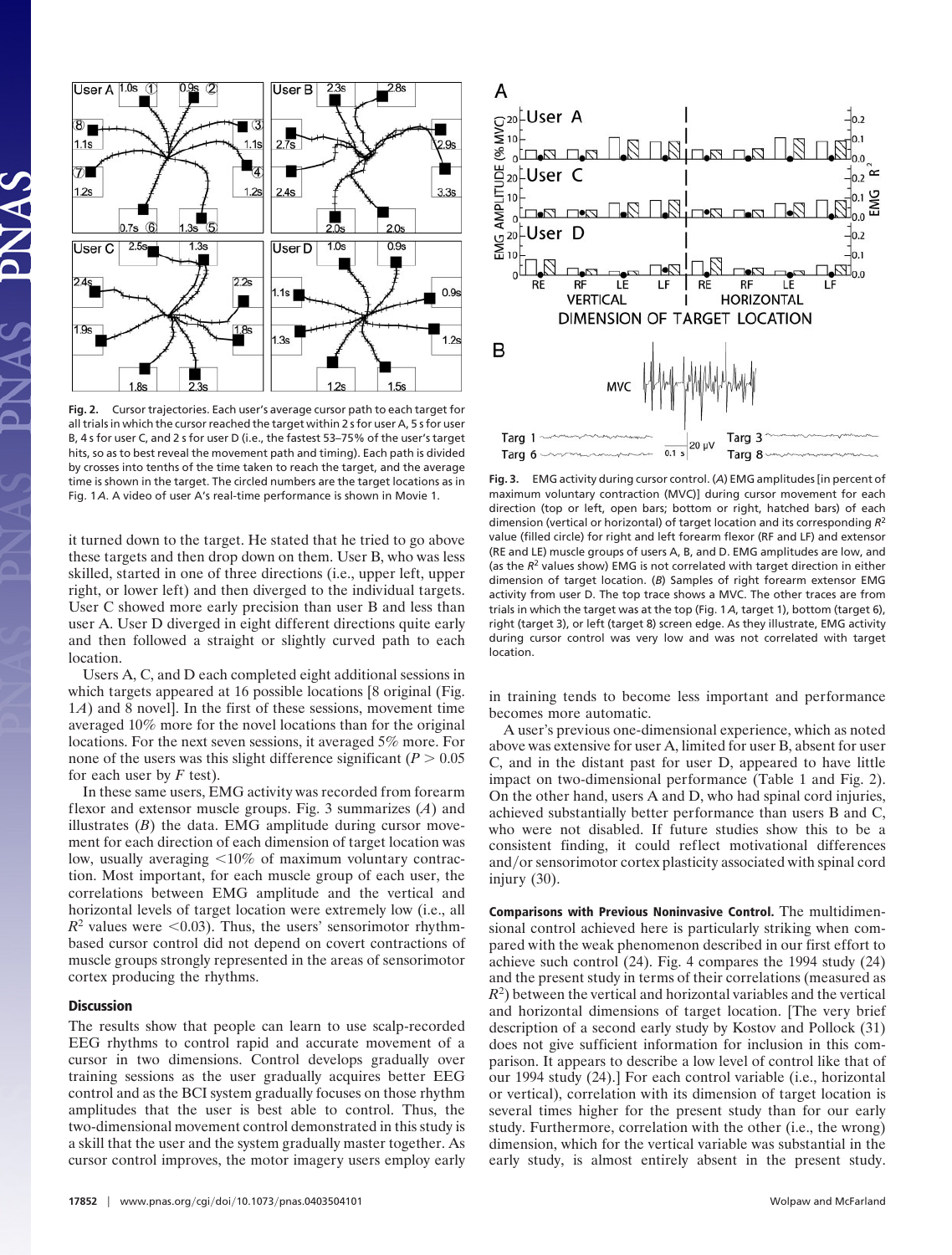

**Fig. 4.** Comparison with previous noninvasive control. Average  $(\pm$ SE) correlations (measured as *R*2) between the vertical and horizontal variables and the vertical and horizontal dimensions of target location for our initial (1994) study of multidimensional EEG control (24) and for the present study. Gray bars, correlations with the appropriate dimension of target location; black bars, correlations with the inappropriate dimension. The present study achieves much higher correlations with the appropriate dimension and avoids correlations with the inappropriate dimension. The *R*<sup>2</sup> values of the 1994 study (24) are from its table 1 (i.e., average *R*<sup>2</sup> for the appropriate dimension for the four users who achieved two-dimensional control) and its figure 3 (i.e., average *R*<sup>2</sup> for the inappropriate dimension. The *R*<sup>2</sup> values for the present study are averages from Table 1.

Correlation with the wrong dimension produces a bias in cursor control: movement to targets near either of two opposite corners (e.g., upper right and lower left) is easy, whereas movement to targets near the other two corners is difficult or impossible.

The much stronger and more independent control shown here is the product of two critical advances. The first comprises changes in signal processing (e.g., autoregressive frequency bands, multiple frequency bands, and spatial filtering) (18, 22, 25) that increase the correlation between the user's intent (i.e., which way to move the cursor) and the EEG features (i.e., sensorimotor rhythm amplitudes) that convey that intent. The second advance is the adaptive algorithm that focuses on those features the user is best able to control and encourages further improvement in control. The present study applies these advances to EEG-based multidimensional control. As Fig. 4 and Table 1 show, and as Fig. 2 illustrates, they give vertical and horizontal variables that are each strongly correlated with its appropriate dimension and uncorrelated with the other dimension (thereby making all locations on the screen equally accessible to the user). These advances transform EEG-based multidimensional control from a weak phenomenon of little practical value into a strong control technology with practical implications for people with severe motor disabilities. The present study's confirmation of previous data (28) indicating that EEG-based control does not depend on muscle contractions further supports the potential value for people who are paralyzed.

**Comparison with Invasive Studies.** Whereas this study uses a noninvasive method for recording brain signals, other current efforts to develop BCI control of multidimensional movement use invasive methods in which electrodes implanted in the brain record action potentials of single cortical neurons (5–9) or local field potentials (10, 11). All of these invasive multidimensional studies have to date been confined to nonhuman primates, and most have been limited to observation (i.e., to showing that the activity recorded by these electrodes during or immediately before a normal muscle-controlled limb movement can provide

**Table 2. Comparison of point-to-point movement control achieved in invasive BCI studies in monkeys and in the present noninvasive BCI study in humans**

| Study                               | Movement<br>time, s | Movement precision,<br>target size as % of<br>workspace | Hit rate,<br>$\%$ |  |
|-------------------------------------|---------------------|---------------------------------------------------------|-------------------|--|
| Serruya et al. (6)                  | 1.5                 | 2.3                                                     | ?                 |  |
| Taylor et al. (7)                   | 1.5                 | 1.3                                                     | 86                |  |
| Carmena et al. (9)<br>Present study | 2.2<br>1.9          | 7.7<br>4.9                                              | 89<br>92          |  |

The values of each study's best user (monkey or human) are shown. Movement precisions are calculated from the dimensions of the targets, the cursors, and the workspaces. The values for Serruya *et al.* (6) (except for hit rate, which is not stated in the paper) are taken from that paper's text and its figure 1, a and d. The values for Taylor *et al.* (7) are derived from that paper's text and its table 2 (Monkey M, 2.0-cm targets). For Carmena *et al.*(9), movement time and hit rate are derived from sessions 19–21 of Monkey 2 as displayed in that study's figure 1C and the target, cursor, and workspace dimensions needed to calculate movement precision, which are not stated in the paper, are derived from its figure 1B (Task 1). The resulting value for target size was confirmed by the magnitude of movement evident in individual trials in the paper's figure 6G during the g phase (in which the cursor must remain in the target).

a good picture of that movement). Actual BCI operation, in which the monkey uses its brain signals (rather than its limb muscles) to control multidimensional movement, has been described in studies from three laboratories, those of Donoghue [Serruya *et al.* (6)], Schwartz [Taylor *et al.* (7)], and Nicolelis [Carmena *et al.* (9)]. Although the protocols and objectives of these three invasive studies differ in some respects from each other and from the present noninvasive study, all four share the goal of controlling multidimensional point-to-point movement and, thus, they can be compared in terms of their success in achieving this goal.

Performance on a point-to-point movement task can be summarized in three measures: movement time (i.e., the lower the better); movement precision (i.e., target size as percentage of workspace; the smaller the better); and hit rate (percent of targets reached in the time allotted; the higher the better). Table 2 presents these measures for the three invasive studies and the present noninvasive study. The values given are those of each study's best user (whether monkey or human).

Movement times are similar across the studies (and are 2–3 times what would be expected for hand-operated joystick cursor control). Hit rates are also similar. Target size varies more, with the smallest targets those of Taylor *et al.* (7) and Serruya *et al.* (6), the largest target that of Carmena *et al.* (9), and the target of the present noninvasive study falling in between. This quantitative comparison indicates that the noninvasive BCI described here supports point-to-point movement control that falls in the range reported for invasive BCIs that use electrodes implanted in the cortex. Furthermore, the finding that movements to novel target locations entailed only a slight, statistically insignificant increase in movement time shows that the users' control is not limited to movements that have been practiced but rather can be readily applied to reach new target locations. Although the present study does not assess other aspects of movement control (e.g., moving the cursor to a location and then holding it in place), a recent study of one-dimensional control indicates that such aspects are within the capacities of a noninvasive BCI (32). Together with these results, the impressive noninvasive multidimensional control achieved in the present study suggests that a noninvasive BCI could support clinically useful operation of a robotic arm, a motorized wheelchair, or a neuroprosthesis.

**Potential Improvements.** Movement control by this noninvasive BCI could be further improved in speed and accuracy (and